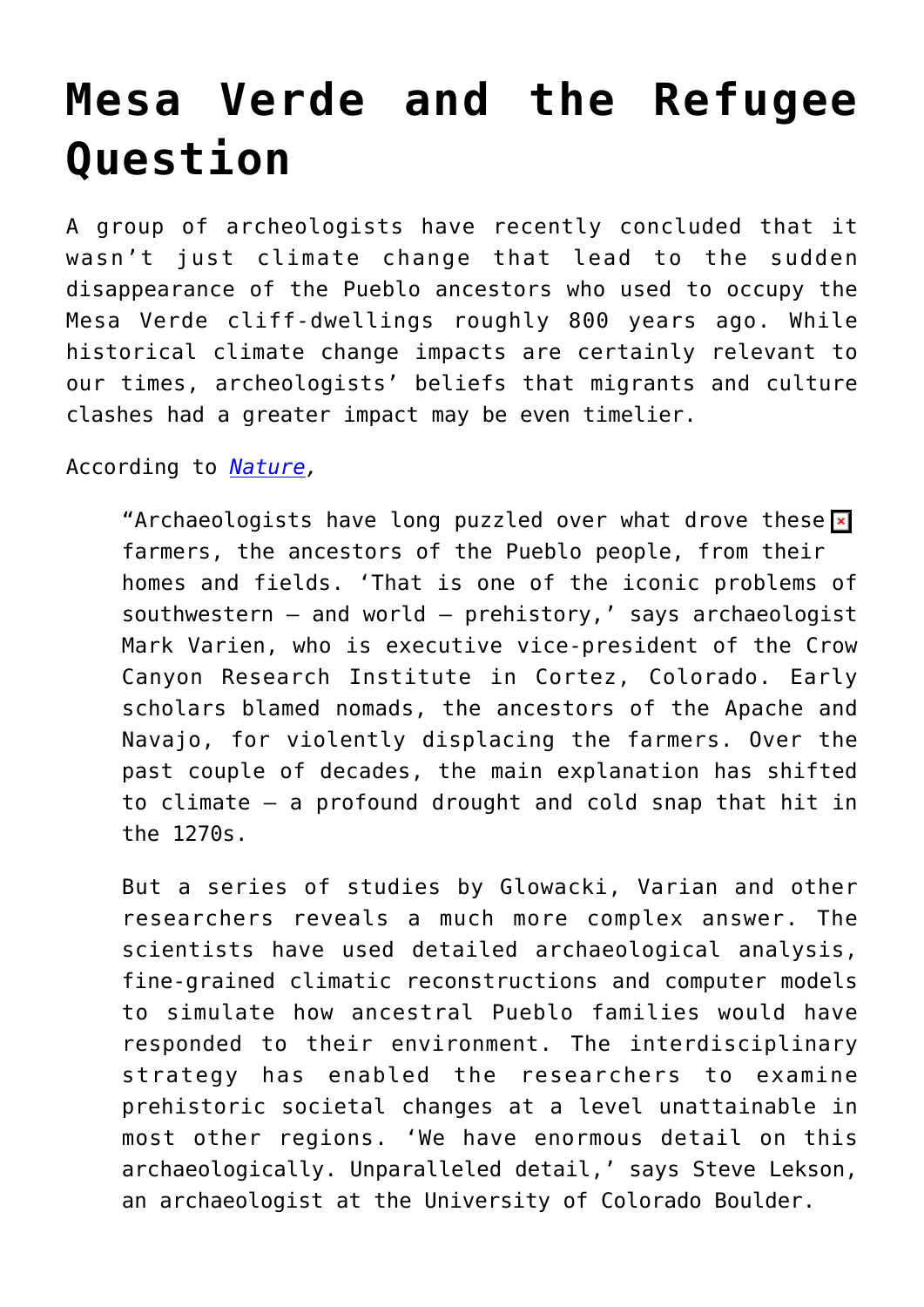The emerging picture is one of a society rocked by troubles until it eventually toppled. More than a century before the Mesa Verde villages emptied out, political disruptions and a monster drought destabilized the entire ancestral Pueblo world. Thousands of people moved into the Mesa Verde region from nearby areas, straining the agricultural capacity of the landscape and eroding established cultural traditions. This led to violent conflicts that further undermined the society, spurring some people to leave. When another drought hit in the late 1200s, the remaining population departed en masse.

Political instability, cultural conflict, violence, overcrowding and drought. Many of the challenges encountered by the ancestral Pueblo seem all too familiar in 2015, as hundreds of thousands of migrants flee from the Middle East and Africa towards Europe. When Glowacki looks at the events of more than seven centuries ago at Spruce Tree House, she sees many similarities. 'There was a splintering that went on and an implosion of this political system. It was a rejection, them saying, "We can't live that way anymore. There has to be a better way".'"

From the historical record beyond the story of Mesa Verde, the issues of migration and culture are woven throughout. A culture represents the way a people live their lives, what beliefs they hold in common about life, family, society, and government. Historically, religious beliefs have almost always been the foundation that shapes the culture and traditions of a people.

**Ex Does this matter for the current clash of civilizations and** internal culture wars that are rocking much of the world? Absolutely.

Glowacki, one of the archeologists cited by *Nature,* seems to believe that those leaving the Middle East are rejecting their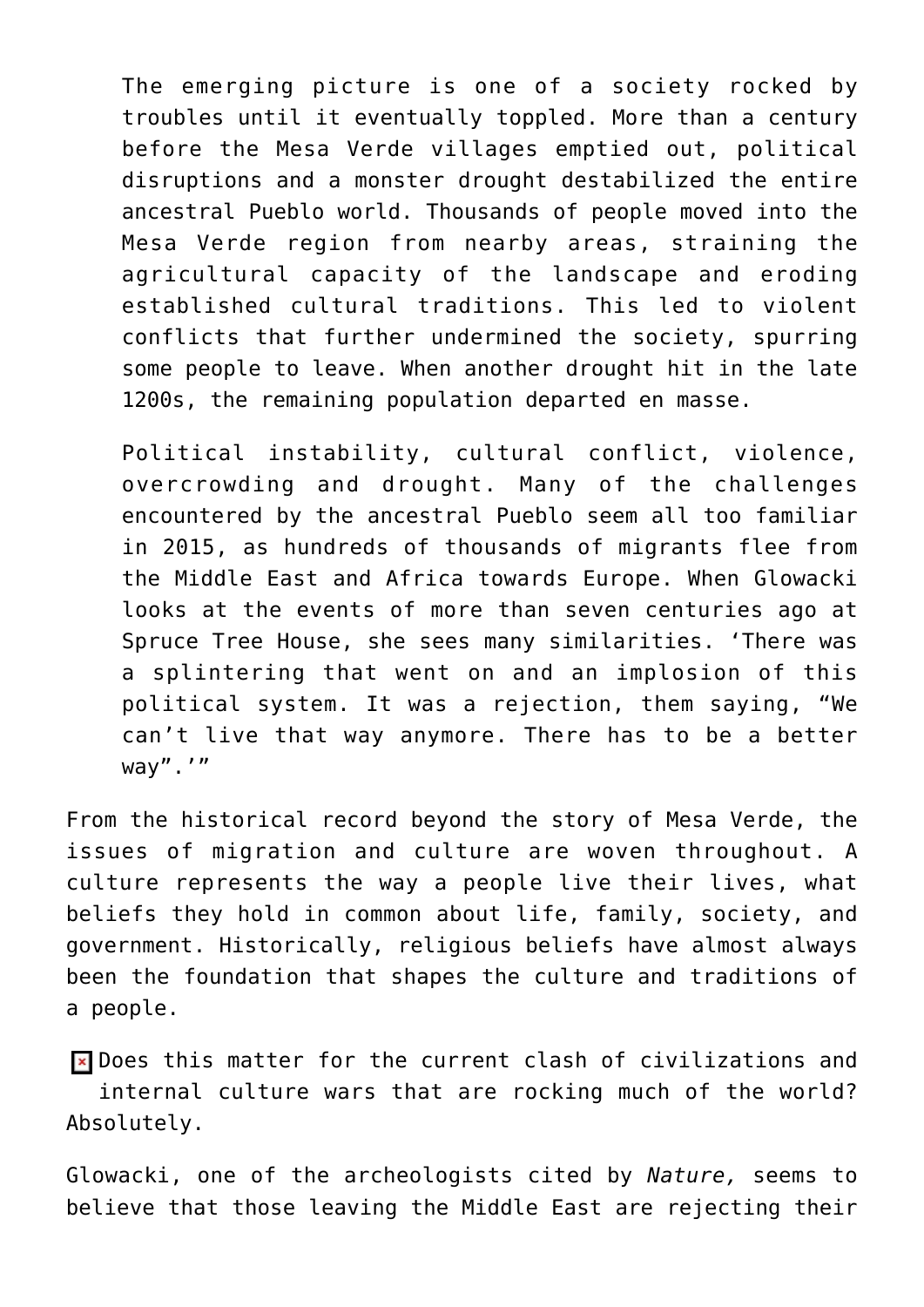old ways. But is that actually the case?

Europe has not been like America, with waves of different immigrant groups making up the tapestry of its history. Additionally, until very recently, American immigrants overwhelmingly came from Europe, with a common civilizational bond. The great rifts were between Protestant Americans worrying about Catholic Europeans messing things up as well as the character of Southern and Eastern European immigrants compared to those hailing from Northern Europe. The differences were certainly there in cultural views, but some incredibly important commonalities of ethnicity, general religious outlooks, and even culture existed.

That is not the case for mixing Muslim immigrants with the West – even a largely secular West. Whether the secular West wants to admit it or not, it is built upon Christianity. Its way of looking at people, human dignity, equality, freedom, etc. all have their roots in Christianity and its interpretation of Ancient Hellenism. The broad secularism we have today is only decades old, which is but a blip compared to thousands of years of historical inertia.

When Americans considered the issue of immigration in the past, there was certainly an openness to it, but there was also the understanding that people had to assimilate to the American way of life, something with deep roots in the West's traditions. Here's an example from James Garfield in 1880:

"The material interests of this country, the traditions of its settlement and the sentiment of our people, have led the government to offer the widest hospitality to emigrants who seek our shores for new and happier homes, willing to share the burdens as well as the benefits of our society, and intending that their posterity shall become an undistinguishable part of our population."

And so the question must be asked by Americans and Europeans,